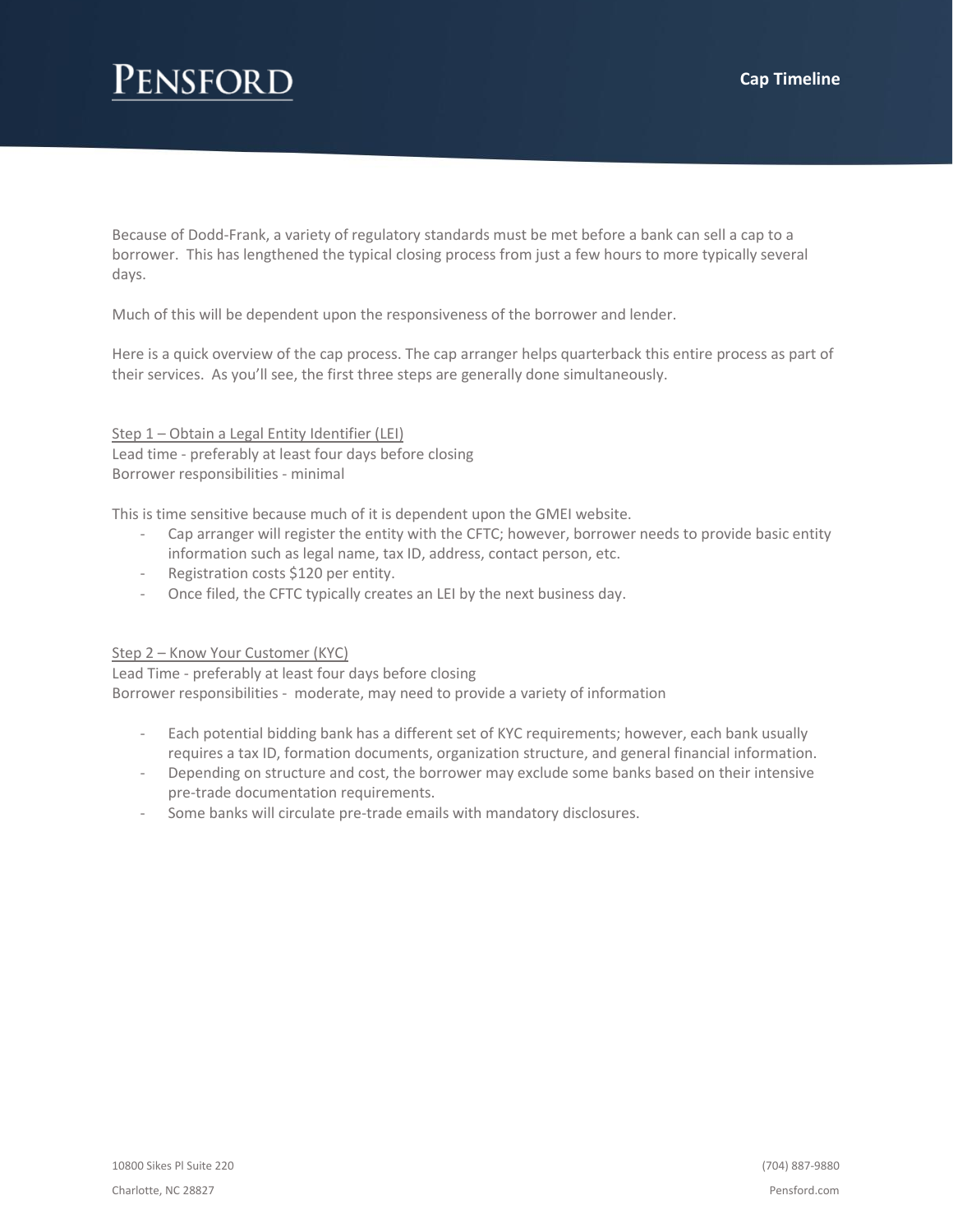# ENSFORD

Step 3 – Create bid package and coordinate approval with lender's counsel

Lead time - no minimum amount of time needed, but try to allow for at least four business days.

o this step usually begins simultaneously with Step 1.

 $\circ$  this step usually takes the longest because lenders are frequently juggling multiple closings Borrower responsibilities - minimal

- Each transaction is unique and will require coordination with lender's counsel to ensure terms are met and the loan can close smoothly.
	- o These frequently include rating requirements, downgrade triggers, critical terms, etc.
- This process usually takes several days as terms change, certain language is modified, bidding cap providers make comments, etc.
- Additional documentation will be required by the lender, such as a Collateral Assignment and Opinion. These will be circulated, negotiated, and approved by lender's counsel and each bank that wants to bid on the cap.

### Step 4 – Register through Markit.com or complete Bilateral Agreements with each bank Lead time - at least two days prior to closing

Borrower responsibilities - Borrower *is required* to be the one to complete this documentation

- Must have the LEI from Step 1 to complete this step.
- Once this step is complete, it can take up to 24 hours for the CFTC website to list the entity as DF compliant.
- Bidding banks will need to confirm this compliance before trading.
- Cap arranger will help the borrower decide if they should use Markit or by executing bilateral agreements.

## Step 5 - Cap Auction

Lead time - day of closing or day before closing at borrower's discretion Borrower responsibilities - must be available by phone to execute with winning bank

- Because all documentation has been approved at this point, the auction is usually a smooth process.
	- Borrower executes with winning bank or with preferred bank.
		- o Some clients give lender right to match the lowest quote in order to reward the relationship.
		- $\circ$  Some clients even elect to allow their lender to win the auction as long as the lender is within a certain range of the lowest quote.